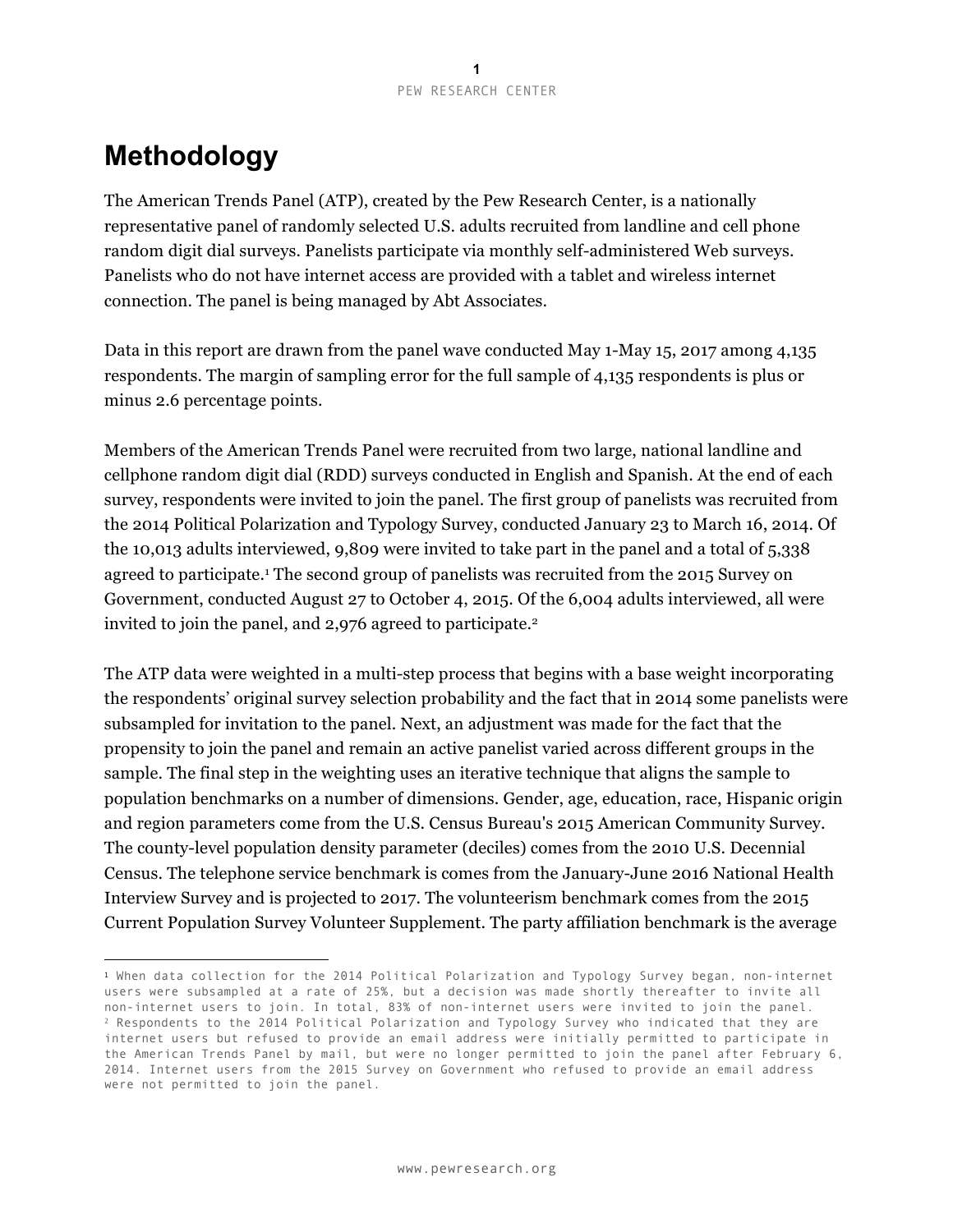of the three most recent Pew Research Center general public telephone surveys. The Internet access benchmark comes from the 2015 Pew Survey on Government. Respondents who did not previously have internet access are treated as not having internet access for weighting purposes. Sampling errors and statistical tests of significance take into account the effect of weighting. Interviews are conducted in both English and Spanish, but the Hispanic sample in the American Trends Panel is predominantly native born and English speaking.

The following table shows the unweighted sample sizes and the error attributable to sampling that would be expected at the 95% level of confidence for different groups in the survey:

| Group                     | Unweighted<br>sample size | Plus or minus            |
|---------------------------|---------------------------|--------------------------|
| Total sample              | 4,135                     | 2.6 percentage<br>points |
| College degree or<br>more | 2,183                     | 3.6 percentage<br>points |
| Some college or<br>less   | 1,952                     | 3.8 percentage<br>points |
| $18 - 29$                 | 463                       | 7.8 percentage<br>points |
| $30 - 49$                 | 1,177                     | 4.9 percentage<br>points |
| $50 - 64$                 | 1,331                     | 4.6 percentage<br>points |
| $65+$                     | 1,160                     | 4.9 percentage<br>points |

Sample sizes and sampling errors for other subgroups are available upon request.

In addition to sampling error, one should bear in mind that question wording and practical difficulties in conducting surveys can introduce error or bias into the findings of opinion polls.

The May 2017 wave had a response rate of 80% (4,135 responses among 5,147 individuals in the panel). Taking account of the combined, weighted response rate for the recruitment surveys (10.0%) and attrition from panel members who were removed at their request or for inactivity, the cumulative response rate for the wave is 2.6 %3.

© Pew Research Center, 2017

<u>.</u>

<sup>3</sup> Approximately once per year, panelists who have not participated in multiple consecutive waves are removed from the panel. These cases are counted in the denominator of cumulative response rates.